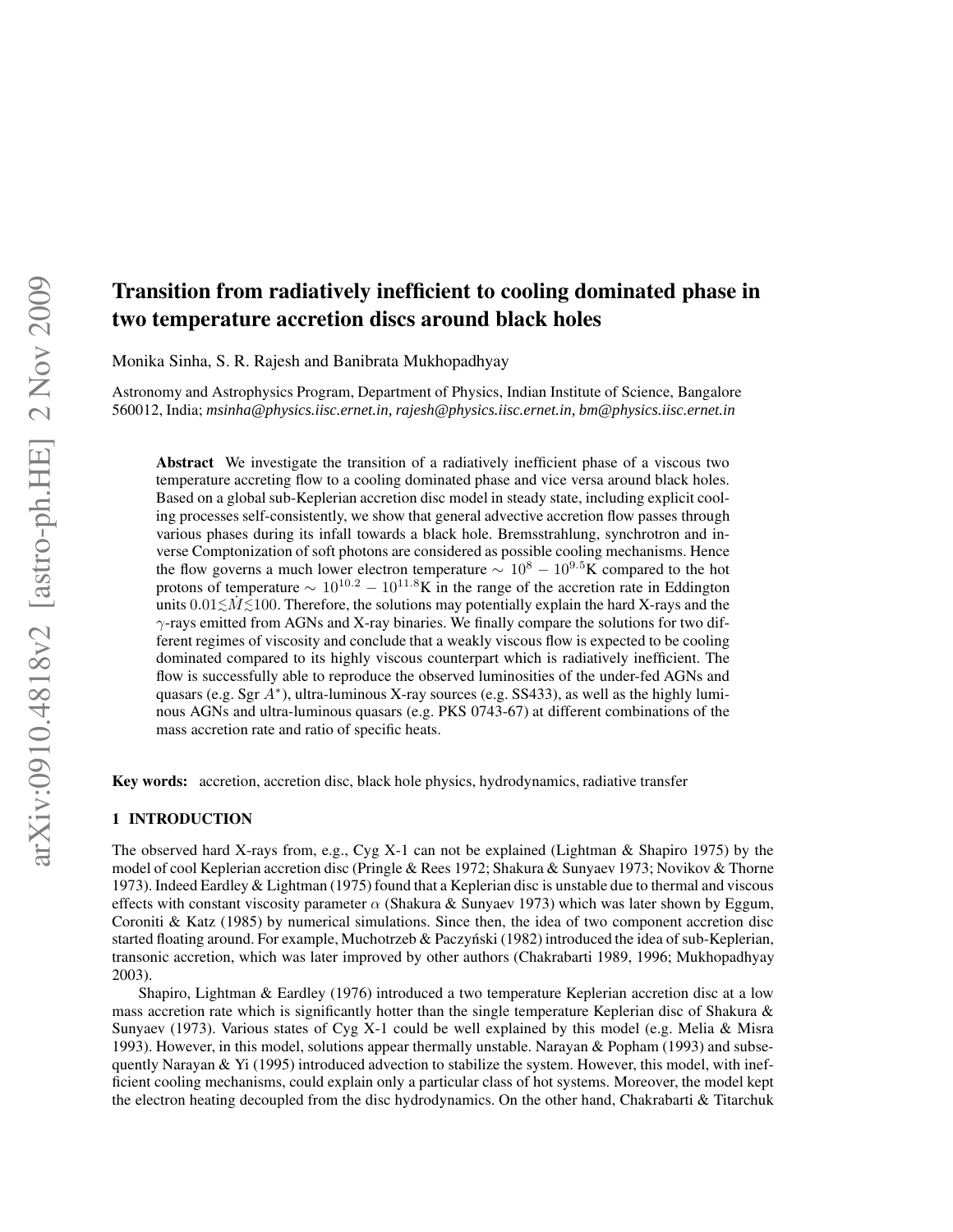(1995) and later Mandal & Chakrabarti (2005) modeled similar kind of flows emphasizing possible formation of shock and its consequences therein. However, they also did not consider the effect of electron heating self-consistently into the hydrodynamic equation, and thus the hydrodynamic quantities remain decoupled from the rate of electron heating.

In the present paper, we model a self-consistent accretion disc in two temperature transonic sub-Keplerian regime. Considering all the hydrodynamic equations of the disc along with thermal components we solve the coupled set of equations self-consistently. We investigate switching over the flow during infall, from the radiatively inefficient nature, e.g. ADAF (Narayan & Yi 1994), to general advective paradigm and then to cooling dominated phase and vice versa. In order to apply the model to explain observations, we focus on the ultra-luminous X-ray (ULX) sources (e.g. SS433), under-luminous AGNs and quasars (e.g. Sgr  $A^*$ ) and ultra-luminous quasars and highly luminous AGNs (e.g. PKS 0743-67), while the first set of objects is likely to be the "radiation trapped" accretion disc.

In the next section, we discuss the model equations governing the system and the procedure to solve them. In §3 and §4, we describe the two temperature accretion disc around stellar mass and supermassive black holes respectively. Section 5 compares the disc flow of low Shakura-Sunyaev (1973)  $\alpha$  with that of high  $\alpha$ . Then we summarize the results in §6 with implications.

# **2 FORMALISM**

We set five coupled differential equations to describe the laws of conservation in the sub-Keplerian advective accretion disc, which is presumably optically thin. All the variables are expressed throughout in dimensionless units, unless stated otherwise. The radial velocity  $v$  and sound speed  $c_s$  are expressed in units of light speed c, the specific angular momentum  $\lambda$  in  $GM/c$ , where G is the Newton's gravitational constant and M is the mass of the black hole, expressed in units of solar mass  $M_{\odot}$ , the radial coordinate x in units of  $GM/c^2$ , the density  $\rho$  and the total pressure P accordingly. The disc fluid, which behaves as an (almost) noninteracting gas, consists of ions and electrons, apart from radiation.

#### **2.1 Conservation laws**

(a) Mass transfer:

$$
\frac{1}{x}\frac{\partial}{\partial x}(x\rho v) = 0, \text{ and thus } \dot{M} = -4\pi x \Sigma v,
$$
\n(1)

where the surface density

$$
\Sigma = I_n \rho_{eq} h(x), I_n = (2^n n!)^2 / (2n+1)! \text{ (Matsumoto et al. 1984)}, \tag{2}
$$

 $\rho_{eq}$  is density at the equatorial plane, half-thickness of the disc

$$
h(x) = c_s x^{1/2} F^{-1/2}, \tag{3}
$$

 $F$  is the magnitude of gravitational force.

(b) Radial momentum balance:

$$
v\frac{dv}{dx} + \frac{1}{\rho}\frac{dP}{dx} - \frac{\lambda^2}{x^3} + F = 0\tag{4}
$$

when following Mukhopadhyay (2002) the gravitational force corresponding to the pseudo-Newtonian potential

$$
F = \frac{(x^2 - 2a\sqrt{x} + a^2)^2}{x^3[\sqrt{x}(x - 2) + a]^2},
$$
\n(5)

where a is the Kerr parameter, which, for simplicity, is chosen to be zero (Schwarzschild black hole) for the present purpose. Following Ghosh & Mukhopadhyay (2009), we also define

$$
\beta = \frac{\text{gas pressure } P_{gas}}{\text{total pressure } P} = \frac{6\gamma - 8}{3(\gamma - 1)}\tag{6}
$$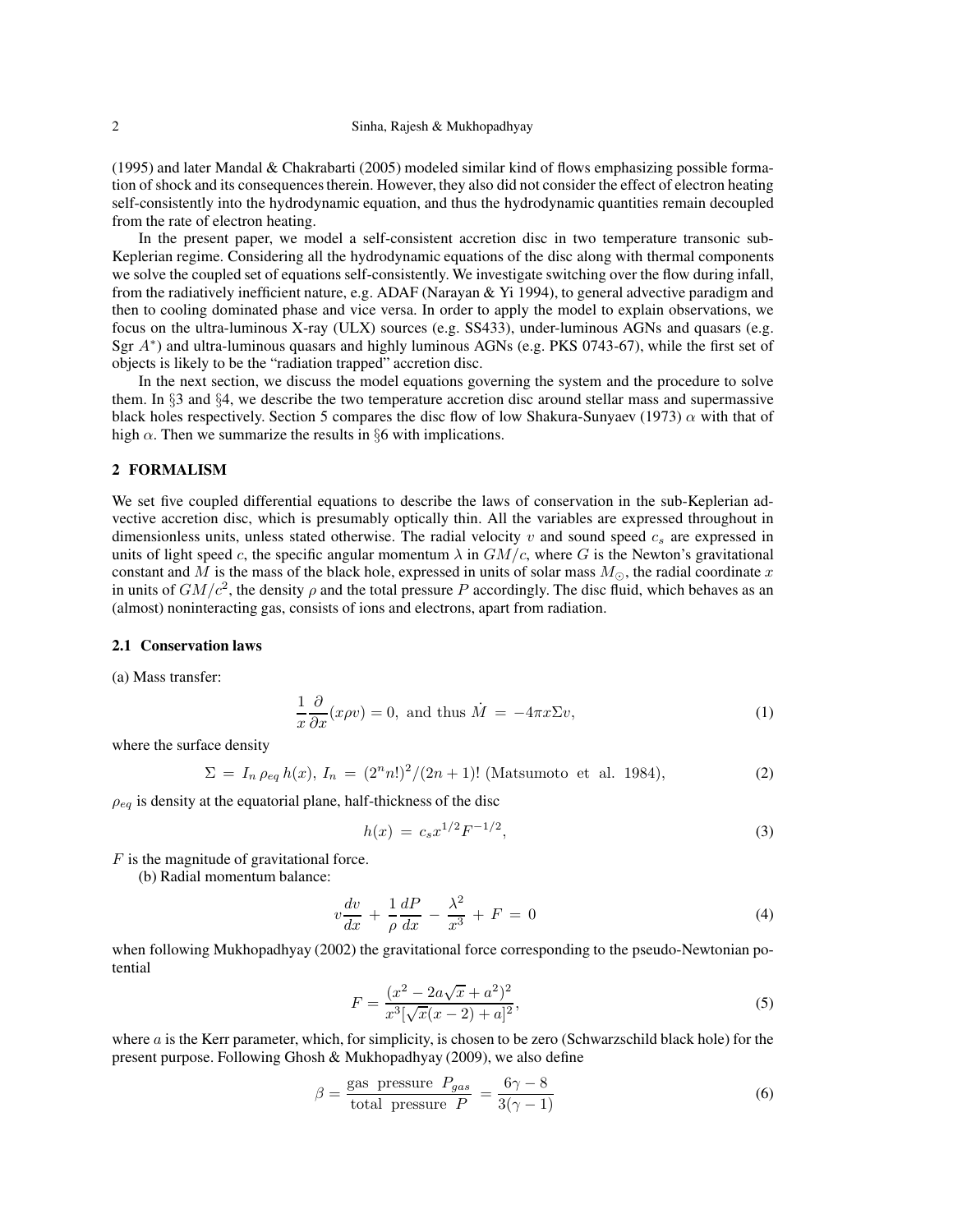where  $\gamma$  is the ratio of specific heats given by  $4/3 \leq \gamma \leq 5/3$ ,  $P_{gas} = P_i$  (ion pressure) +  $P_e$  (electron pressure), such that

$$
P = \frac{\rho}{\beta c^2} \left( \frac{kT_i}{\mu_i m_i} + \frac{kT_e}{\mu_e m_i} \right) = \rho c_s^2,
$$
\n<sup>(7)</sup>

where  $T_i$ ,  $T_e$  are respectively the ion and electron temperatures in Kelvin,  $m_i$  is the mass of a proton in gm,  $\mu_i$  and  $\mu_e$  respectively are the corresponding effective molecular weight, k the Boltzmann constant. Note that for  $\gamma = 4/3$ ,  $\beta = 0$ ; pure radiation flow, and for  $\gamma = 5/3$ ,  $\beta = 1$ ; pure gas flow.

(c) Azimuthal momentum balance:

$$
v\frac{d\lambda}{dx} = \frac{1}{\Sigma x}\frac{d}{dx}\left(x^2|W_{x\phi}|\right),\tag{8}
$$

where following Mukhopadhyay  $& Ghosh(2003)$  the shearing stress is given by

$$
W_{x\phi} = -\alpha \left( I_{n+1} P_{eq} + I_n v^2 \rho_{eq} \right) h(x), \tag{9}
$$

where  $\alpha$  is the dimensionless viscosity parameter and  $P_{eq}$  and  $\rho_{eq}$  are the pressure and density respectively at the equatorial plane which will be assumed to be the same as general P and  $\rho$  respectively in obtaining solutions.

(d) Energy production rate:

$$
\frac{vh(x)}{\Gamma_3 - 1} \left( \frac{dP}{dx} - \Gamma_1 \frac{P}{\rho} \frac{d\rho}{dx} \right) = Q^+ - Q_{ie},\tag{10}
$$

where following Mukhopadhyay  $\&$  Ghosh (2003) the heat generated by viscous dissipation

$$
Q^{+} = \alpha (I_{n+1}P + I_n v^2 \rho) h(x) \frac{d\lambda}{dx}, \qquad (11)
$$

when the Coulomb coupling, written in dimensionless form (Bisnovatyi-Kogan & Lovelace 2000)  $Q_{ie}$  is given in the dimensionful unit as

$$
q_{ie} = \frac{8(2\pi)^{1/2}e^4 n_i n_e}{m_i m_e} \left(\frac{T_e}{m_e} + \frac{T_i}{m_i}\right)^{-3/2} \ln(\Lambda) (T_i - T_e) \text{ erg/cm}^3/\text{sec},\tag{12}
$$

where  $n_i$  and  $n_e$  respectively denote number densities of ion and electron, e the electron charge, ln( $\Lambda$ ) the Coulomb logarithm. We also define

$$
\Gamma_3 = 1 + \frac{\Gamma_1 - \beta}{4 - 3\beta},\tag{13}
$$

$$
\Gamma_1 = \beta + \frac{(4 - 3\beta)^2(\gamma - 1)}{\beta + 12(\gamma - 1)(1 - \beta)}.
$$
\n(14)

(e) Energy radiation rate:

$$
\frac{vh(x)}{\Gamma_3 - 1} \left( \frac{dP_e}{dx} - \Gamma_1 \frac{P_e}{\rho} \frac{d\rho}{dx} \right) = Q_{ie} - Q^-, \tag{15}
$$

where the total heat radiated away  $(Q^-)$  by the bremsstrahlung  $(q_{br})$ , synchrotron  $(q_{syn})$  processes and inverse Comptonization ( $q_{comp}$ ) due to soft synchrotron photons is given in dimensionful form as (Narayan & Yi 1995; Mandal & Chakrabarti 2005)

$$
q^- = q_{br} + q_{syn} + q_{comp}, \qquad (16)
$$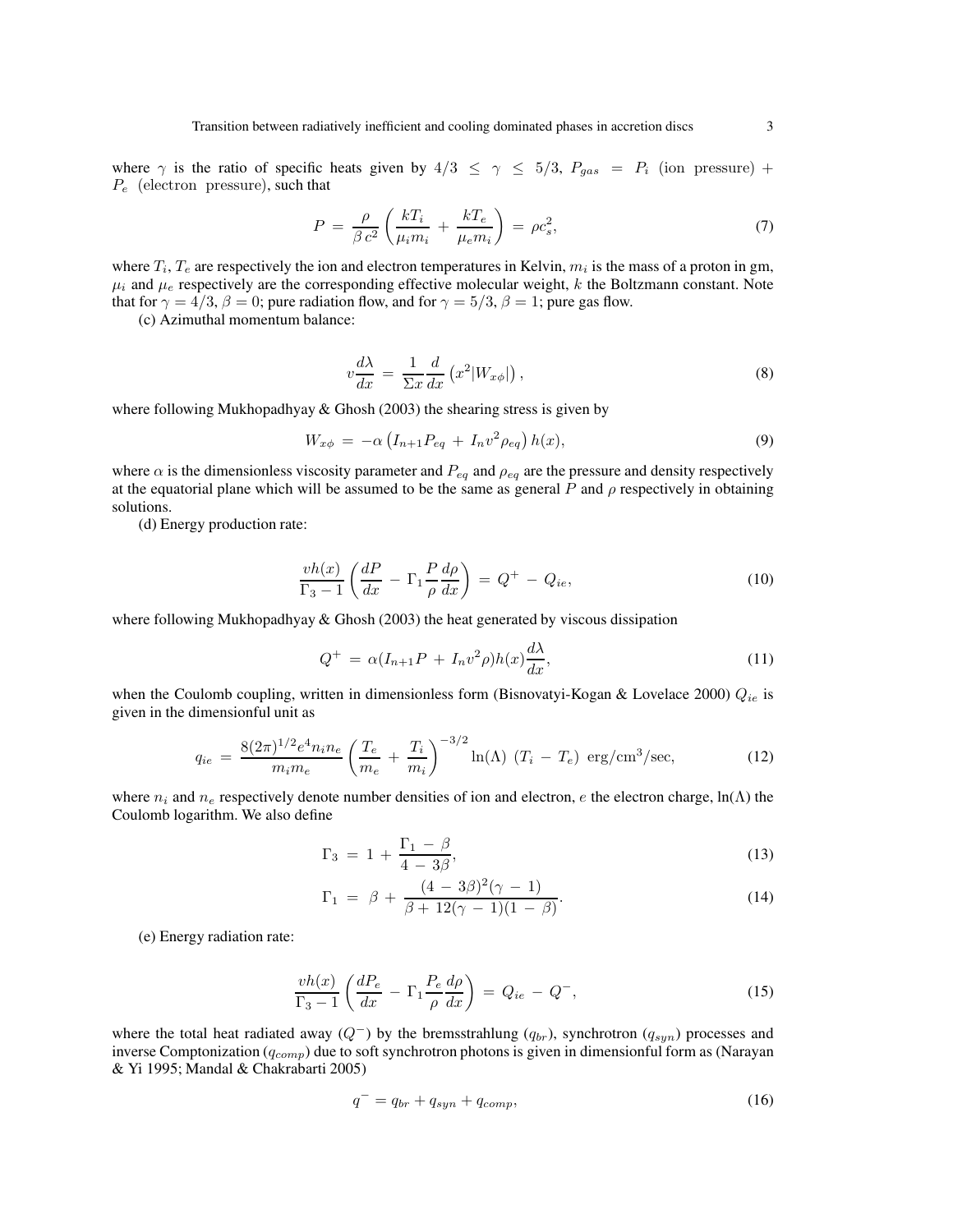where

$$
q_{br} = 1.4 \times 10^{-27} n_e n_i T_e^{1/2} (1 + 4.4 \times 10^{-10} T_e) \text{ erg/cm}^3/\text{sec},
$$
  
\n
$$
q_{syn} = \frac{2\pi}{3c^2} k T_e \frac{\nu_a^3}{R} \text{ erg/cm}^3/\text{sec}, \ R = x \, GM/c^2,
$$
  
\n
$$
q_{comp} = \mathcal{F} q_{syn}, \ \mathcal{F} = \eta_1 \left( 1 - \left( \frac{x_a}{3\theta_e} \right)^{\eta_2} \right), \ \eta_1 = \frac{p(A-1)}{(1 - pA)}, \ p = 1 - \exp(-\tau_{es}),
$$
  
\n
$$
A = 1 + 4\theta_e + 16\theta_e^2, \ \theta_e = kT_e/m_ec^2, \ \eta_2 = -1 - \frac{\ln(p)}{\ln(A)}, \ x_a = h\nu_a/m_ec^2, \tag{17}
$$

when  $\tau_{es}$  is the scattering optical depth given by

$$
\tau_{es} = \kappa_{es} \rho \, h \tag{18}
$$

where  $\kappa_{es} = 0.38 \text{ cm}^2/\text{gm}$  and  $\nu_a$  is the synchrotron self-absorption cut off frequency. However, the total optical depth should include the effects of absorption due to nonthermal processes. Therefore, effective optical depth is given by

$$
\tau_{eff} \simeq \sqrt{\tau_{es} \tau_{abs}} \tag{19}
$$

where approximately  $\tau_{abs} \simeq 6 \times 10^{23} \rho^2 T_e^{-7/2} h$ .

Now, combining all the equations we obtain

$$
\frac{dv}{dx} = \frac{N(x, v, \lambda, c_s, T_e)}{D(v, c_s)},\tag{20}
$$

where

$$
N = \frac{\Gamma_1 + 1}{\Gamma_3 - 1} v^2 c_s J - \frac{\alpha^2 c_s}{x} H \left( \frac{I_{n+1}}{I_n} c_s^2 + v^2 \right) - \alpha^2 \frac{I_{n+1}}{I_n} 2 H J + \frac{\Gamma_1 - 1}{\Gamma_3 - 1} v^2 c_s^3 G + \alpha H \left( \frac{2 \lambda v c_s}{x^2} \right) + \frac{4 \pi Q_{ie}}{\dot{M}} v^2 c_s^2 x^{3/2} F^{-1/2},
$$
\n(21)

$$
D = \frac{1 - \Gamma_1}{\Gamma_3 - 1} c_s^3 v + 2\alpha c_s \frac{I_{n+1}}{I_n} H\left(\frac{c_s^2}{v} - v\right) + \frac{\Gamma_1 + 1}{\Gamma_3 - 1} v^2 c_s^2 \left(v - \frac{c_s^2}{v}\right) + \alpha^2 v H\left(\frac{H}{v}\right) \tag{22}
$$

and

$$
G = \left(\frac{3}{2x} - \frac{1}{2F}\frac{dF}{dx}\right), \ H = \left(I_{n+1}c_s^2 + I_n v^2\right), \ J = \left(c_s^2 G + \frac{\lambda^2}{x^3} - F\right). \tag{23}
$$

Finally combining eqns. (4), (8) and (15) we obtain

$$
\frac{dc_s}{dx} = \left(\frac{c_s}{v} - \frac{v}{c_s}\right)\frac{dv}{dx} + \frac{J}{c_s},\tag{24}
$$

$$
\frac{d\lambda}{dx} = \left(\frac{2\alpha x}{vc_s} \frac{I_{n+1}}{I_n} \left(\frac{c_s^3}{v} - vc_s\right) + \alpha x\right) \frac{dv}{dx} + \left(\frac{c_s^2 - 2x\alpha J}{c_s} + v\right),\tag{25}
$$

$$
\frac{dT_e}{dx} = (1 - \Gamma_1) T_e \frac{v}{c_s^2} \frac{dv}{dx} + (1 - \Gamma_1) T_e \left( \frac{J}{c_s^2} + G \right) + \frac{(\Gamma_3 - 1) 4\pi}{\dot{M}} \frac{c_s x^{3/2}}{F^{1/2}} \left( Q^{ie} - Q^- \right). \tag{26}
$$

Now following the procedure adopted in the previous works (e.g. Chakrabarti 1996, Mukhopadhyay 2003, Mukhopadhyay & Ghosh 2003) we solve eqns. (20), (24), (25), (26) for  $v, c_s, \lambda, T_e$ .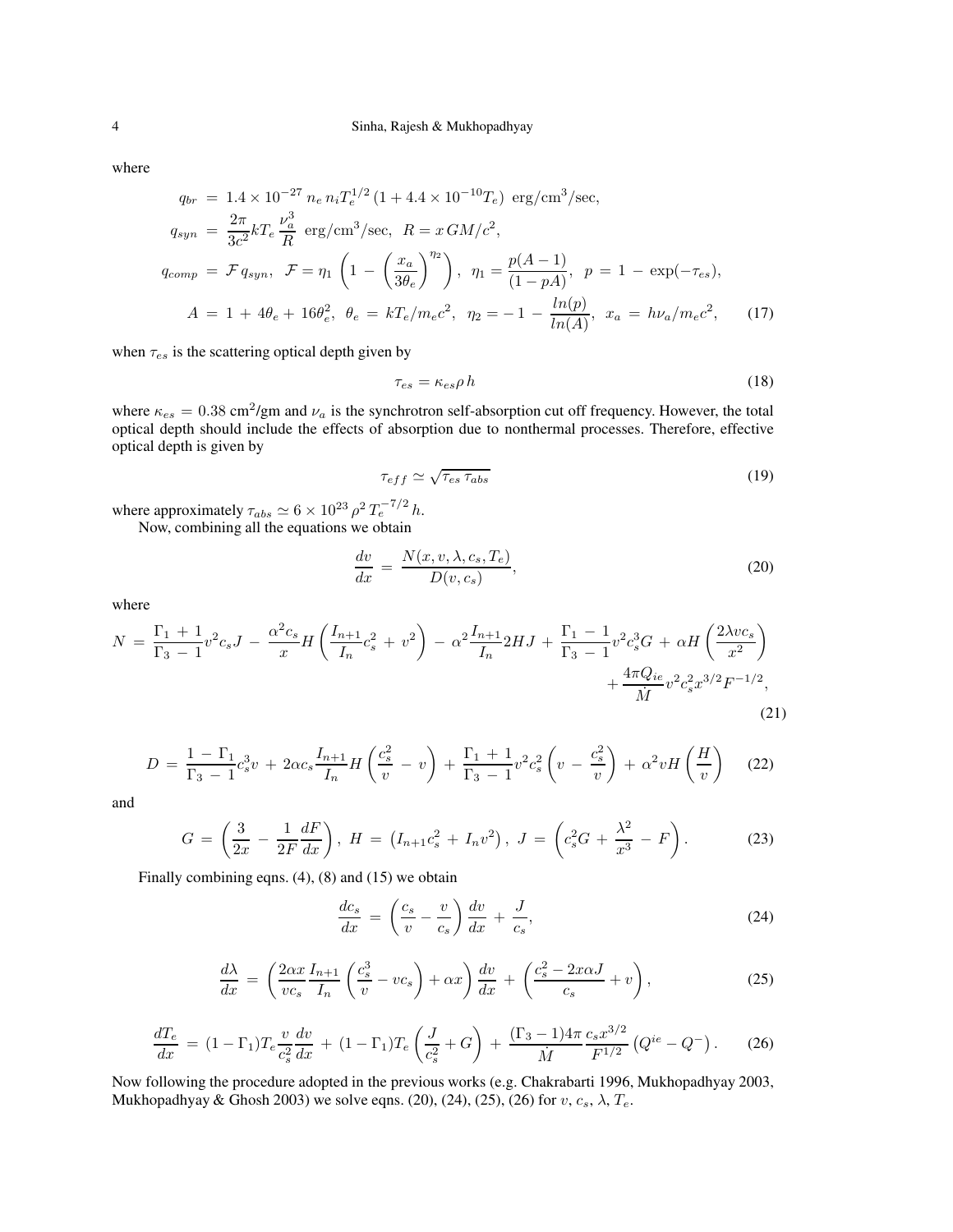There is a possibility of convective instability in advective flows as the entropy increases inwards (e.g. Narayan & Yi 1994, Chakrabarti 1996). This may help in explaining transport as well, as proposed by Narayan & Yi (1994). When the square of effective frequency

$$
\nu_{eff}^2 = \nu_{\rm BV}^2 + \nu_r^2 < 0 \tag{27}
$$

dynamical convective instability arises, where  $\nu_{\text{BV}}$  is the Brunt-Väisälä frequency and  $\nu_r$  the radial epicyclic frequency given by

$$
\nu_{\text{BV}}^2 = -\frac{1}{\rho} \frac{dP}{dx} \frac{d}{dx} ln\left(\frac{P^{1/\gamma}}{\rho}\right), \quad \nu_r^2 = \frac{2\lambda}{x^3} \frac{d\lambda}{dx}.
$$
 (28)

#### **2.2 Solution procedure**

As previous works (e.g. Chakrabarti 1996, Mukhopadhyay 2003, Mukhopadhyay & Ghosh 2003), in order to obtain the steady state solution we primarily need to find out the self-consistent value of the sonic/critical radius  $x_c$  and the corresponding specific angular momentum  $\lambda_c$  of the flow. For the present purpose of a two temperature flow, at  $x_c$  the electron temperature  $T_{ec}$  also needs to be specified. Note that the set of values  $x_c, \lambda_c, T_{ec}$  has to be adjusted appropriately to obtain self-consistent solution connecting the outer boundary to the black hole event horizon through  $x_c$ . Depending on the type of accreting system to model, we then have to specify the related inputs:  $\dot{M}$ ,  $\dot{M}$  and  $\gamma$ . Importantly, unlike former works (e.g. Chakrabarti & Titarchuk 1995, Chakrabarti 1996, Mukhopadhyay & Ghosh 2003) here  $x_c$  changes with the change of  $\dot{M}$ , which is very natural because the various cooling processes considered here explicitly depend on  $\dot{M}$ . Finally, we have to solve the Eqn. (20) from  $x_c$  to the black hole event horizon, and then outwards upto the transition radius  $x<sub>o</sub>$  where the disc deviates from the Keplerian to the sub-Keplerian regime such that  $\lambda/\lambda_K = 1$  ( $\lambda_K$  being the specific angular momentum of the Keplerian part of the disc).

## **3 DISC FLOWS AROUND STELLAR MASS BLACK HOLES**

We concentrate on the super-Eddington accretor which presumably is the case of ultra-luminous X-ray binaries. We mainly intend to understand the explicit dependence of the disc properties on the cooling processes and then the variation of the cooling efficiency  $f$  with the disc radii. Note that  $f$  is defined to be the ratio of the energy advected by the flow to the energy dissipated;  $f \rightarrow 1$  for the advection dominated accretion flow (in short ADAF; Narayan & Yi 1994, 1995) and  $f < 1$  for the general advective accretion flow (in short GAAF; Chakrabarti 1996, Mukhopadhyay 2003, Mukhopadhyay & Ghosh 2003). Far away from the black hole the disc becomes (or tends to become) of one temperature when the gravitational power is weaker and hence the angular momentum profile remains Keplerian in the presence of efficient cooling.

Note that the "radiation trapped" accretion disc can be attributed to the radiatively driven outflow and jet which is likely to occur when the accretion rate is super-Eddington (Lovelace, Romanova & Newman 1994, Begelman, King & Pringle 2006, Fabbiano 2004, Ghosh & Mukhopadhyay 2009), as seen in the ULX sources such as SS433 (with luminosity  $\sim 10^{40}$  erg/s or so; Fabrika 2004). In order to describe such sources, we consider  $\dot{M} = 10$ . Throughout we express  $\dot{M}$  in units of Eddington limit. The set of input parameters used for this case is given in Table 1. However, a detailed work of the two temperature viscous accretion flows in the possible range of accretion rates:  $0.01 \lesssim \dot{M} \lesssim 100$ , around rotating stellar mass black holes is under preparation (Rajesh & Mukhopadhyay 2009)

A high mass accretion rate renders density to be very high which is very favourable for various cooling mechanisms. Naturally this results in  $f$  being low which finally affects the two temperature nature. The profile of velocity shown in Fig. 1a clearly indicates a centrifugal barrier at around  $x \sim 30$ . However, further out, at  $x \sim 50$ , f increases (see Fig. 1c) as the energy radiated due to the bremsstrahlung process is weaker than the energy transferred from protons to electrons through the Coulomb coupling (see Fig. 2). Subsequently, the synchrotron process becomes dominant (see Fig. 2), causing  $f \to 0$ . However, the presence of strong advection near the black hole does not allow the flow to radiate efficiently rendering  $f \rightarrow 1$  again. This also leads to marginal convective instability only at  $x < 10$ , as is evident from Fig. 1d (see, however, Narayan, Igumenshchev & Abramowicz 2000, Quataert & Gruzinov 2000).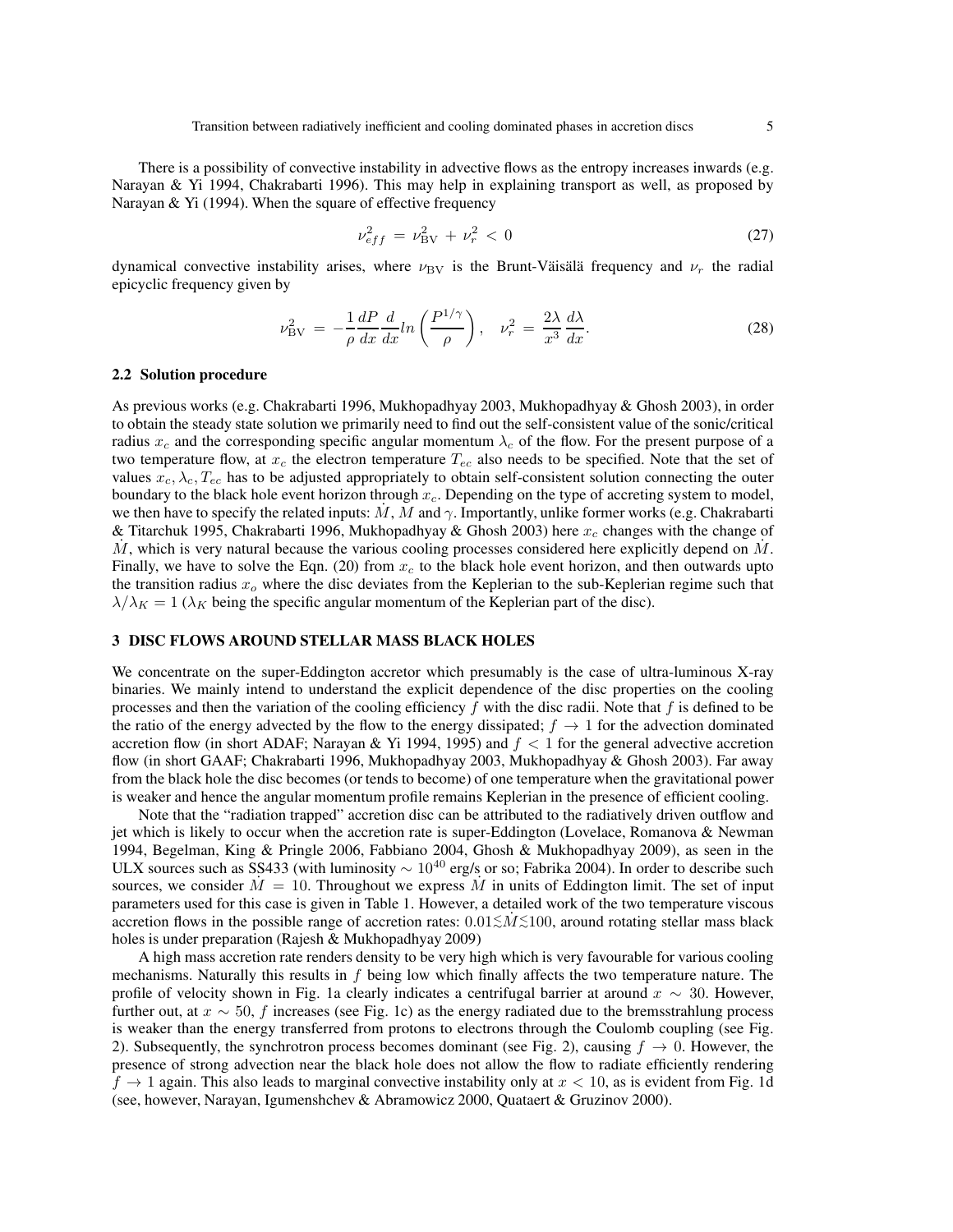Figure 2 shows the variation of cooling processes and the corresponding temperature profiles with the radial coordinate. At the transition radius the disc remains of one temperature (see Fig. 2). However, a strong two temperature nature appears when the flow advances with a sub-Keplerian angular momentum. This is because far away the electrons and ions are in thermal equilibrium, around the transition radius, particularly at a high  $\dot{M}$ . As matter infalls through the sub-Keplerian regime, the ions become hotter rendering the ionelectron Coulomb collisions weaker. However, the electrons cool down via processes like bremsstrahlung, synchrotron emissions etc. keeping their temperature roughly constant upto very inner disc. As a result, while far away from the black hole the flow is in the cooling dominated phase, it transits (or tends to transit) to a radiatively inefficient phase, e.g. ADAF, close to the black hole.

# **4 DISC FLOWS AROUND SUPERMASSIVE BLACK HOLES**

Here we concentrate on two extreme regimes: (1) sub-Eddington limit of accretion with  $\dot{M} = 0.01$ , which is presumably the case of under-luminous AGNs, (2) super-Eddington accretion with  $\dot{M} = 10$ , which presumably mimics ultra-luminous quasars and highly luminous AGNs. However, a detailed work of two temperature viscous accretion flows in the possible range of accretion rates:  $0.00001 \lesssim M \lesssim 100$ , around rotating supermassive black holes is under preparation (Rajesh & Mukhopadhyay 2009)

## **4.1 Sub-Eddington accretors**

The under-luminous AGNs and quasars (e.g. Sgr  $A^*$ ) could be described by the advection dominated model, where the flow is likely to be substantially sub-critical/sub-Eddington with a very low luminosity ( $\lesssim 10^{35}$ erg/s). Therefore the present case of  $\dot{M} \lesssim 0.01$  could be an appropriate model for describing under-luminous sources. The parameters for the model case described here are given in Table 1.

Naturally the density of the disc around a supermassive black hole is much lower compared to that around a stellar mass black hole. Therefore, the cooling processes, particularly the bremsstrahlung radiation which is only density dependent, become inefficient leading to a high  $f$ . However, Fig. 3a shows that the velocity profile is similar to that around a stellar mass black hole. From Fig. 3c we see that  $f \to 1$  in most of the sub-Keplerian regime. Close to the black hole there is a possible convective instability as shown in Fig. 3d. This is due to a strong advection of matter.

Figure 4 shows the variation of cooling processes and the corresponding temperature profiles with the radial coordinate. A low  $\dot{M}$  corresponds to a radiatively inefficient hot two temperature Kepleriansub-Keplerian transition region. However, a point to be noted is that unlike stellar mass black holes, only the bremsstrahlung radiation is effective in cooling the flow around a supermassive black hole. This is due to a low magnetic field in the disc around a supermassive black hole rendering synchrotron radiation insignificant.

#### **4.2 Super-Eddington accretors**

The highly luminous AGNs and ultra-luminous quasars with radio jet (e.g. PKS 0743-67; Punsly & Tingay 2005), possibly in ULIRGs (Genzel et al. 1998) and narrow-line Seyfert 1 galaxies (e.g. Mineshige et al. 2000), are likely to be ultra-luminous accretors with a high kinetic luminosity ( $\sim 10^{46} - 10^{49}$  erg/s). Therefore, the parameter set given in the last row of Table 1 could be appropriate to describe such sources.

The basic flow properties (shown in Figs. 5 and 6) are pretty similar to those around stellar mass black holes, except that in the present case the centrifugal barrier smears out, as evident from Fig. 5a. This is due to high black hole mass causing the density of the flow to be low, resulting in a fast infall. This also leads to, unlike that of a stellar mass black hole, an inefficient synchrotron radiation even at the inner edge of the disc. Similar to the stellar mass black hole, the flow transits from a cooling dominated phase to a radiatively inefficient phase during infalling towards the black hole.

# **5 COMPARISON BETWEEN FLOWS WITH DIFFERENT**  $\alpha$

So far we have discussed models with a typical Shakura-Sunyaev viscosity parameter  $\alpha = 0.01$ . Now we plan to explore a lower  $\alpha$  to understand any significant change in the flow properties.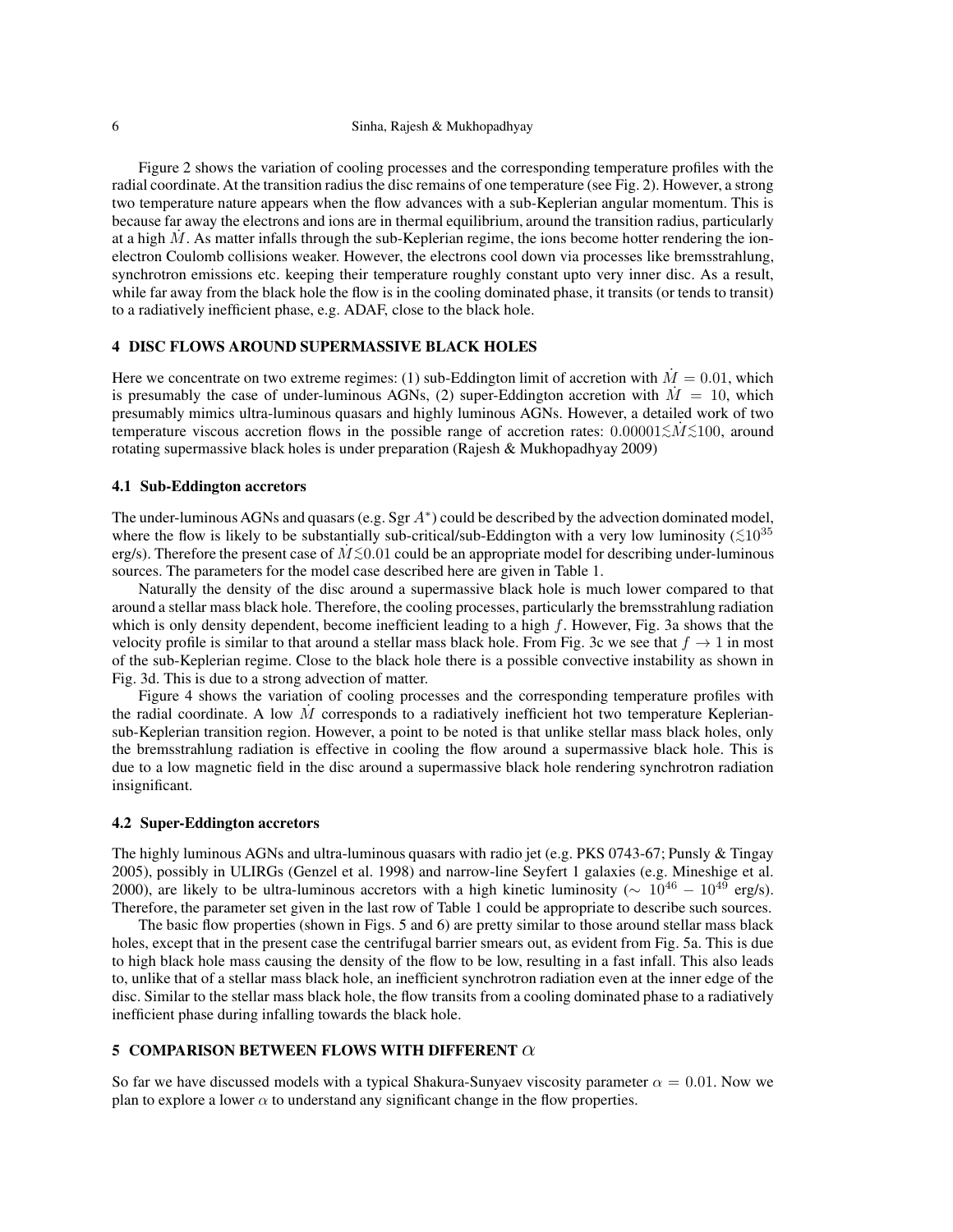Transition between radiatively inefficient and cooling dominated phases in accretion discs 7

The rate of energy-momentum transfer between any two successive layers of the fluid element naturally decreases for a lower value of  $\alpha$ , which increases the residence time of the flow in the sub-Keplerian disc. Moreover, due to inefficiency of the outward transport of angular momentum, a low  $\alpha$  can not keep the flow Keplerian below a certain radius, resulting in a larger Keplerian-sub-Keplerian transition radius. Now, as we know, a high residence time of the flow in the disc corresponds to a high probability of cooling. Therefore, the flow with a lower  $\alpha$  is expected to be cooler with a small f. In order to compare, we consider the sub-Eddington accretion with  $\dot{M} = 0.01$  around a supermassive black hole of mass  $\dot{M} = 10^7$ , e.g. Sgr  $A^*$ , with

 $\alpha = 0.0001, 0.01.$ Figure 7 shows that the velocity profile does not change very significantly for  $\alpha = 0.0001$  compared to that of  $\alpha = 0.01$ . However, importantly, the flow is in the cooling dominated single temperature phase at around the transition radius. As it advances fast in the sub-Keplerian part, the efficiency of cooling decreases due to a decrease in the residence time of the flow in the disc rendering a transition to the radiatively inefficient phase, e.g. ADAF, with  $f \to 1$ . Subsequently, at  $x \le 17$ , f goes down again rapidly and reaches zero at  $x \sim 10$  (see Fig. 7c). Hence, the transition from the radiatively inefficient ADAF phase to GAAF phase is very sharp. As a consequence the flow remains stable even upto the horizon (see Fig. 7b). As the Keplerian-sub-Keplerian transition region for a low  $\alpha$  is far away from the black hole, compared to that of a large  $\alpha$ , the gravitational effect is weaker there in the former case. Consequently,  $T_e$  and  $T_p$  merge before the flow reaches the transition region, unlike in the case of a large  $\alpha$  (= 0.01) flow.

#### **6 DISCUSSION AND SUMMARY**

We have investigated the two temperature accretion flow around black holes with the self-consistent solutions of the complete set of hydrodynamic equations, appropriate for modeling disc flows, along with cooling processes. We have considered three important cooling processes: bremsstrahlung, synchrotron and inverse-Comptonization due to synchrotron photons. Synchrotron emission is significant when the magnetic field is high, which is particularly the case for a stellar mass black hole.

After solving the complete set of disc equations, we have seen, in several cases, that there is a transition in the flow from ADAF phase to GAAF phase and vice versa. This is easily understood from the cooling efficiency factor  $f$ , calculated for each model. Note that we do not impose any restriction to the flow parameters, unlike the previous authors (Narayan & Yi 1994, 1995). While the previous authors especially restricted with flows having  $f = 1$ , here we do not impose any such restriction to start with and let the parameter f be determined self-consistently as the system evolves. Therefore, our model is very general whose special case may be understood as an ADAF at a particular region of the disc.

We have especially explored optically thin flows incorporating various nonthermal cooling processes. Figure 8 shows the variation of the effective optical depth with disk radii for various cases discussed here. Note that the maximum possible optical depth to be  $\sim 10^{-6}$ , supporting our choice of optically thin flows strictly.

The present model can also explain the under-luminous to ultra-luminous sources, stellar mass to supermassive black holes. The luminosity of the under-luminous source Sgr A<sup>\*</sup> can be explained by a model with  $\dot{M} \lesssim 0.0001$  and  $M = 10^6 - 10^7$ . On the other hand  $\dot{M} \sim 100$  around a similar black hole can explain the highly luminous AGNs like PKS 0743-67. The observed luminosity of ULX sources can also be well fitted with this kind of high accretion rate, for the stellar mass black hole. The computed luminosity is given in Table 2.

In general, a low mass accretion rate corresponds to a low density, which may lead to weak emission processes with higher  $f$ . Hence, for a sub-Eddington flow,  $f$  is close to unity, giving radiatively inefficient ADAF, while a super-Eddington flow may lead ultimately to a GAAF phase with  $f < 1$ . However, with a lower value of  $\alpha$  the residence time of matter in the disc increases, which further makes the disc act as a more efficient radiator.

In most of the cases, the ion and electron temperatures merge or tend to merge at around the transition radius. This is because the electrons and ions are in thermal equilibrium and thus virial around the transition radius, particularly at a high  $\dot{M}$ . As the sub-Keplerian flow advances, the ions become hotter, rendering the ion-electron Coulomb collisions weaker. The electrons, however, cool down via processes like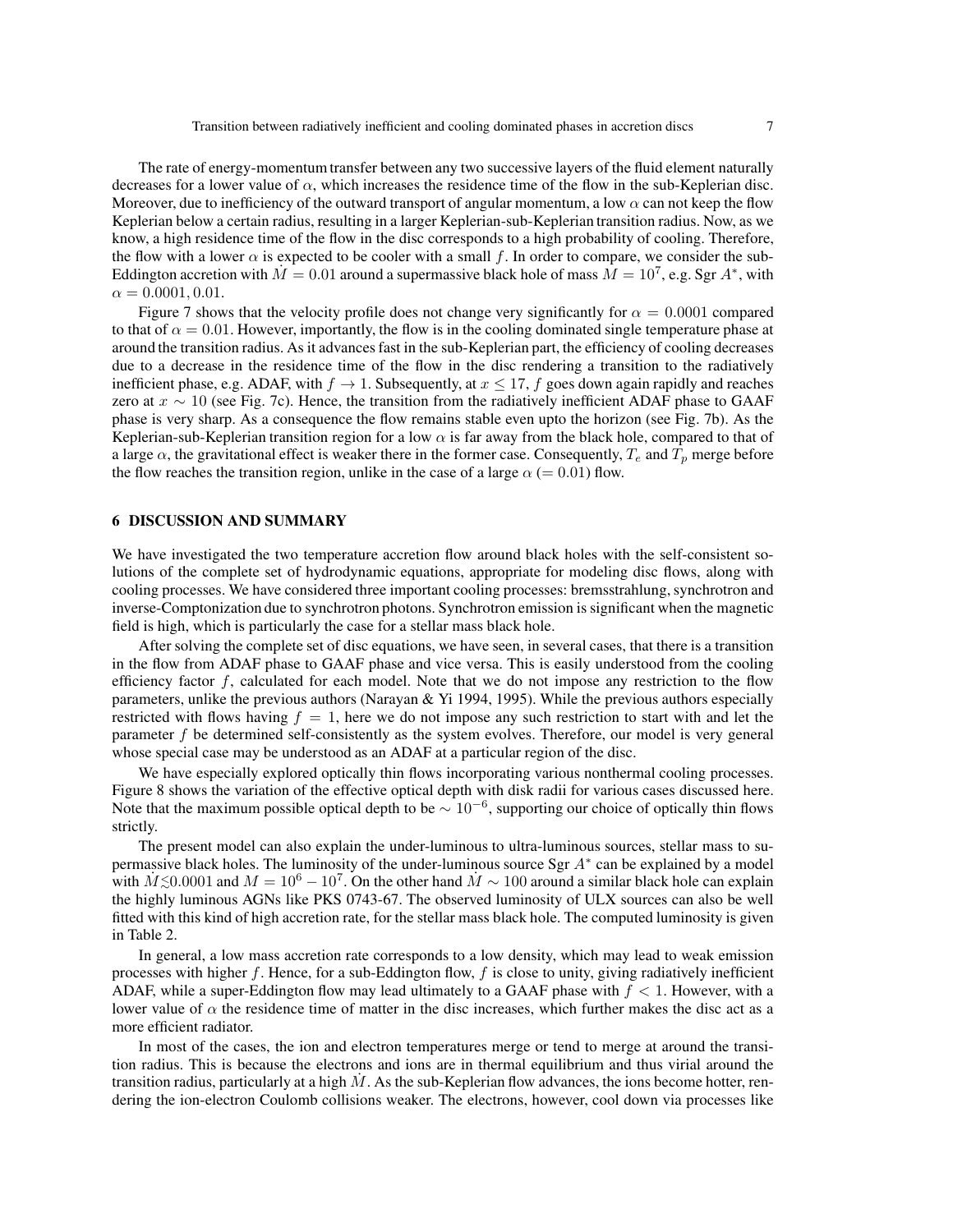bremsstrahlung, synchrotron emissions etc., keeping their temperature roughly constant upto very inner part of the disc. This strictly reveals the two temperature nature throughout.

Next, one should try to predict spectra emitted from the accretion flow in the cases of different parameters based on the present solutions. Naturally, unlike the optically thick Shakura-Sunyaev (1973) disk, the spectra corresponding to GAAF should be dominated by non-thermal processes. This will provide important insights into the geometry and physics of emitting regions.

## **ACKNOWLEDGMENTS**

This work is partly supported by a project, Grant No. SR/S2HEP12/2007, funded by DST, India. One of the authors (SRR) would like to thank the Council for Scientific and Industrial Research (CSIR), Government of India, for providing a research fellowship.

## **References**

Begelman, M. C., King, A. R., & Pringle, J. E. 2006, MNRAS, 370, 399. Bisnovatyi-Kogan, G. S., & Lovelace, R. V. E. 2000, ApJ, 529, 978. Chakrabarti, S. K. 1989, ApJ, 347, 365. Chakrabarti, S. K. 1996, ApJ, 464, 664. Chakrabarti, S. K., & Titarchuk, L. G. 1995, ApJ, 455, 623. Eardley, D. M., & Lightman, A. P. 1975, ApJ, 200, 187. Eggum, G. E., Coroniti, F. V., & Katz, J. I. 1985, ApJ, 298, 41. Fabbiano, G. 2004, RMxAC, 20, 46. Fabrika, S. 2004, ASPRv, 12, 1. Genzel, R., et al. 1998, ApJ, 498, 579. Ghosh, S., & Mukhopadhyay, B. 2009, RAA, 9, 157. Lightman, A. P., & Shapiro, S. L. 1975, ApJ, 198, 73. Lovelace, R. V. E., Romanova, M. M., & Newman, W. I. 1994, ApJ, 437, 136. Mandal, S., & Chakrabarti, S. K. 2005, A&A, 434, 839. Matsumoto, R., Kato, S., Fukue, J., & Okazaki, A. T. 1984, PASJ, 36, 71. Melia, F., & Misra, R. 1993, ApJ, 411, 797. Mineshige, S., Kawaguchi, T., Takeuchi, M., & Hayashida, K. 2000, PASJ, 52, 499. Muchotrzeb, B., & Paczynski, B. 1982, AcA, 32, 1. Mukhopadhyay, B. 2002, ApJ, 581, 427. Mukhopadhyay, B. 2003, ApJ, 586, 1268. Mukhopadhyay, B., & Ghosh, S. 2003, MNRAS, 342, 274; MG03. Narayan, R., Igumenshchev, I. V., & Abramowicz, M. A. 2000, ApJ, 539, 798. Narayan, R., & Popham, R. 1993, Nature, 362, 820. Narayan, R., & Yi, I. 1994, ApJ, 428, 13. Narayan, R., & Yi, I. 1995, ApJ, 452, 710. Novikov, I. D., & Thorne, K. S. 1973, in Black Holes, Les Houches 1972 (France), ed. B. & C. DeWitt (New York: Gordon & Breach), 343. Pringle, J. E., & Rees, M. J. 1972, A&A, 21, 1. Punsly, B., & Tingay, S. J. 2005, ApJ, 633, 89. Quataert, E., & Gruzinov, A. 2000, ApJ, 539, 809. Rajesh, S. R., & Mukhopadhyay, B. 2009, MNRAS (to appear). Shakura, N., & Sunyaev, R. 1973, A&A, 24, 337.

Shapiro, S. L., Lightman, A. P., & Eardley, D. M. 1976, ApJ, 204, 187.

This was prepared with the RAA LATEX macro v1.0.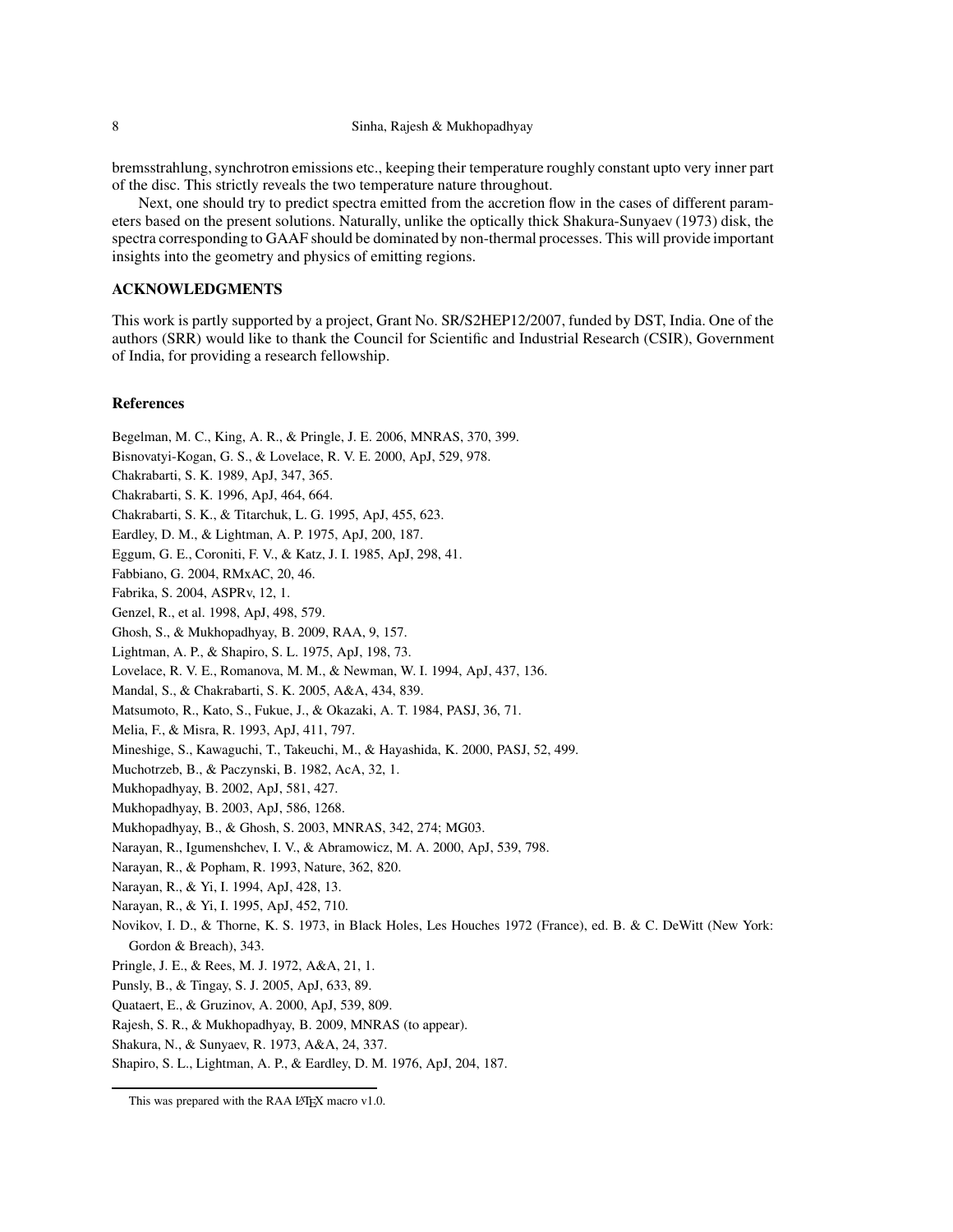

Fig. 1 Variation of dimensionless (a) radial velocity, (b) density, (c) cooling factor, (d) square of convective frequency, as functions of radial coordinate for  $\dot{M} = 10$ . Other parameters are  $\alpha = 0.01, M = 10, \gamma = 1.345$ ; see Table 1 for details.

Table 1: Parameters for  $\alpha = 0.01$ ,  $a = 0$ , when the subscript 'c' indicates the quantity at the sonic radius and  $T_{ec}$  is expressed in units of  $m_i c^2 / k$ 

| M  |      |       | $x_c$ |     | $T_{ee}$    |
|----|------|-------|-------|-----|-------------|
| 10 | 10   | 1.345 | 5.5   | 3.2 | 0.000181565 |
|    | 0.01 | 1.5   | 5.5   | 3.2 | 0.0001      |
|    | 10   | 1.345 | 5.5   | 3.2 | 0.000427    |

Table 2: Luminosity in erg/sec

| М        |        |         | L         |
|----------|--------|---------|-----------|
|          | 0.0001 | $1.6\,$ | $10^{34}$ |
| $10^{7}$ | 100    | 1.34    | $10^{47}$ |
| 10       | 100    | 1.34    | $10^{40}$ |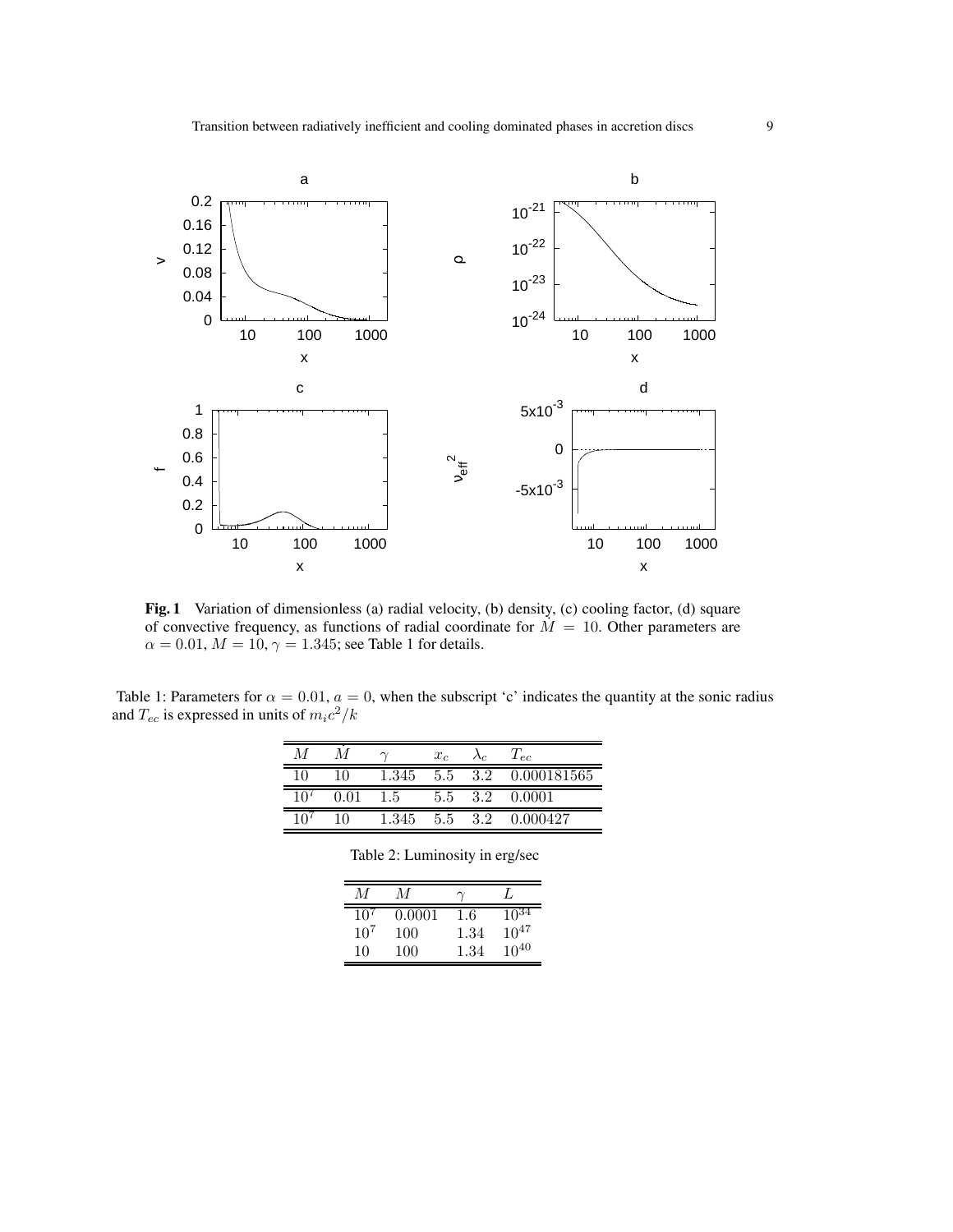

**Fig. 2** Variation of (a) dimensionless energy of Coulomb coupling (solid line), bremsstrahlung (dotted line), synchrotron (dash-dotted line), inverse Comptonization due to synchrotron photon (dashed line) processes in logarithmic scale, (b) corresponding ion (solid) and electron (dotted) temperatures in units of 10<sup>9</sup>K, as functions of radial coordinate for  $\dot{M} = 10$ . Other parameters are  $\alpha = 0.01$ ,  $M = 10$ ,  $\gamma = 1.345$ ; see Table 1 for details.



Fig. 3 Variation of dimensionless (a) radial velocity, (b) density, (c) cooling factor, (d) square of convective frequency, as functions of radial coordinate for  $M = 0.01$ . Other parameters are  $\alpha = 0.01, M = 10^7, \gamma = 1.5$ ; see Table 1 for details.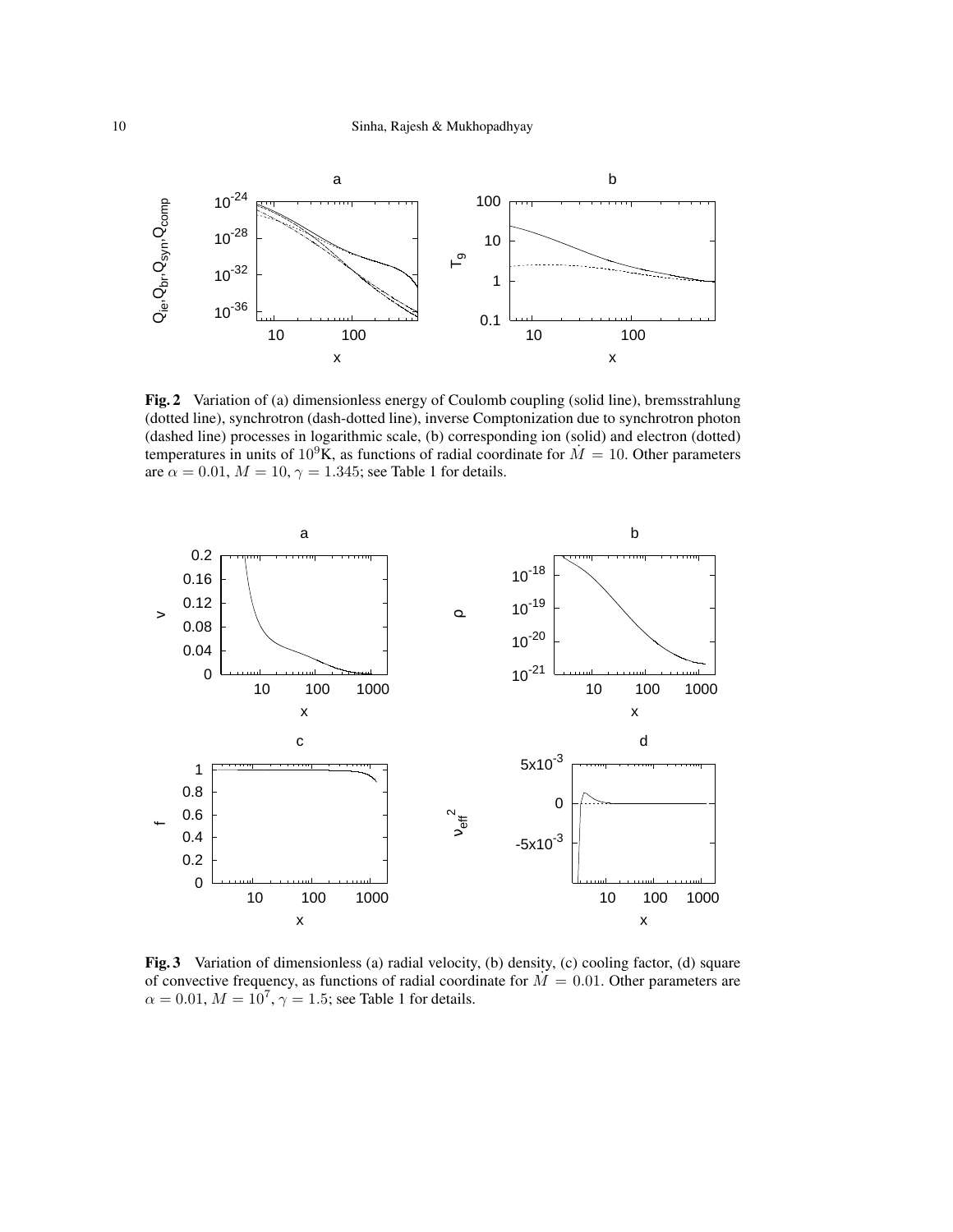

**Fig. 4** Variation of (a) dimensionless energy of Coulomb coupling (solid line), bremsstrahlung (dotted line), synchrotron (dash-dotted line), inverse Comptonization due to synchrotron photon (dashed line) processes in logarithmic scale, (b) corresponding ion (solid) and electron (dotted) temperatures in units of 10<sup>9</sup>K, as functions of radial coordinate for  $\dot{M} = 0.01$ . Other parameters are  $\alpha = 0.01$ ,  $M = 10^7$ ,  $\gamma = 1.5$ ; see Table 1 for details.



**Fig. 5** Variation of dimensionless (a) radial velocity, (b) density, (c) cooling factor, (d) square of convective frequency, as functions of radial coordinate for  $\dot{M} = 10$ . Other parameters are  $\alpha = 0.01, M = 10^7, \gamma = 1.345$ ; see Table 1 for details.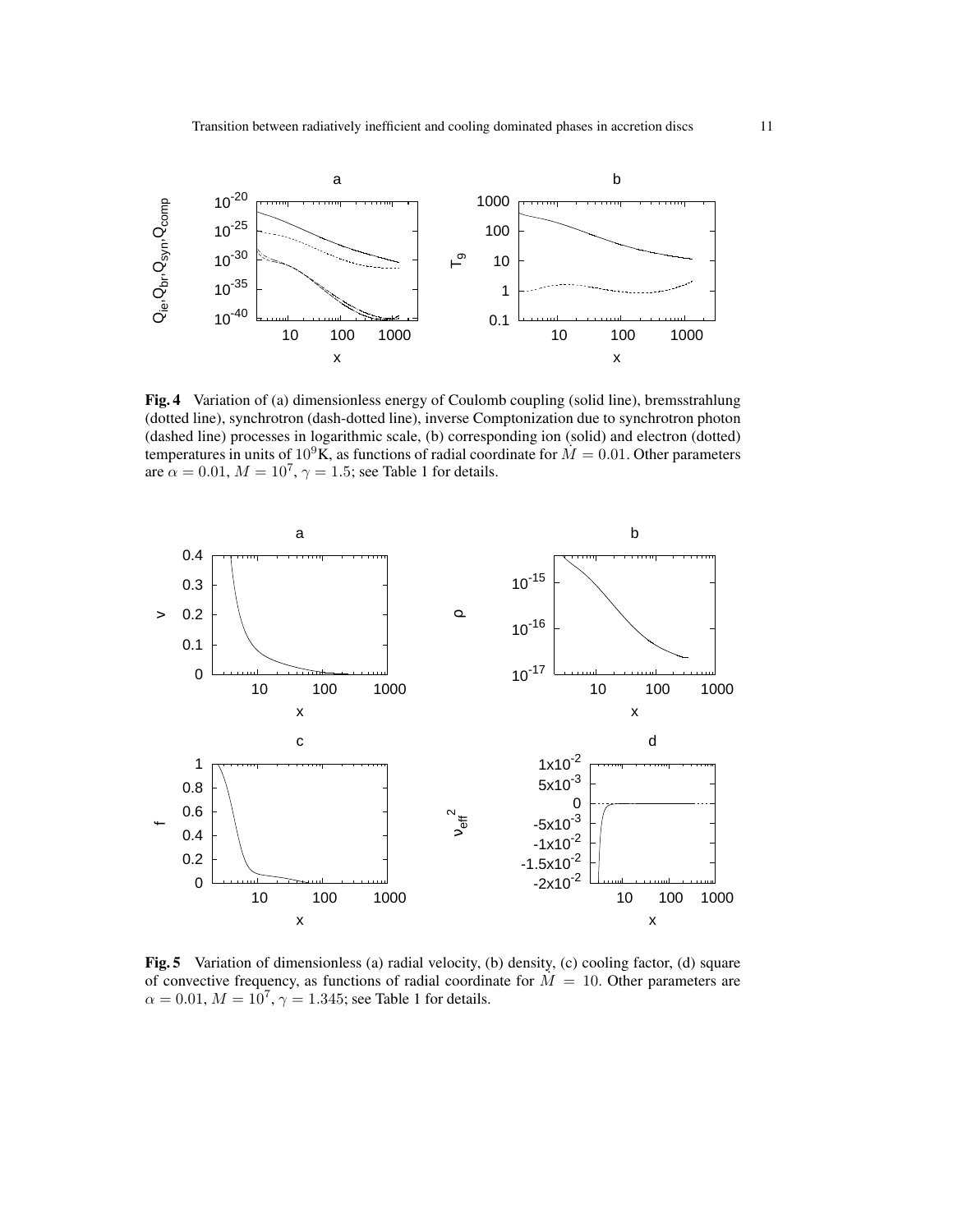

**Fig. 6** Variation of (a) dimensionless energy of Coulomb coupling (solid line), bremsstrahlung (dotted line), synchrotron (dash-dotted line), inverse Comptonization due to synchrotron photon (dashed line) processes in logarithmic scale, (b) corresponding ion (solid) and electron (dotted) temperatures in units of 10<sup>9</sup>K, as functions of radial coordinate for  $\dot{M} = 10$ . Other parameters are  $\alpha = 0.01$ ,  $M = 10^7$ ,  $\gamma = 1.345$ ; see Table 1 for details.



**Fig. 7** Comparison between solutions for high and low α: Variation of dimensionless (a) velocity, (b) square of convective frequency, (c) cooling factor, (d) ion (upper set of lines) and electron (lower set of lines) temperatures, a functions of radial coordinate, when solid lines correspond to  $\alpha = 0.01$  and dashed lines correspond to  $\alpha = 0.0001$ . Other parameters are  $\dot{M} = 0.01$ ,  $M = 10^7$ ,  $\gamma = 1.5$ ,  $a = 0$ .